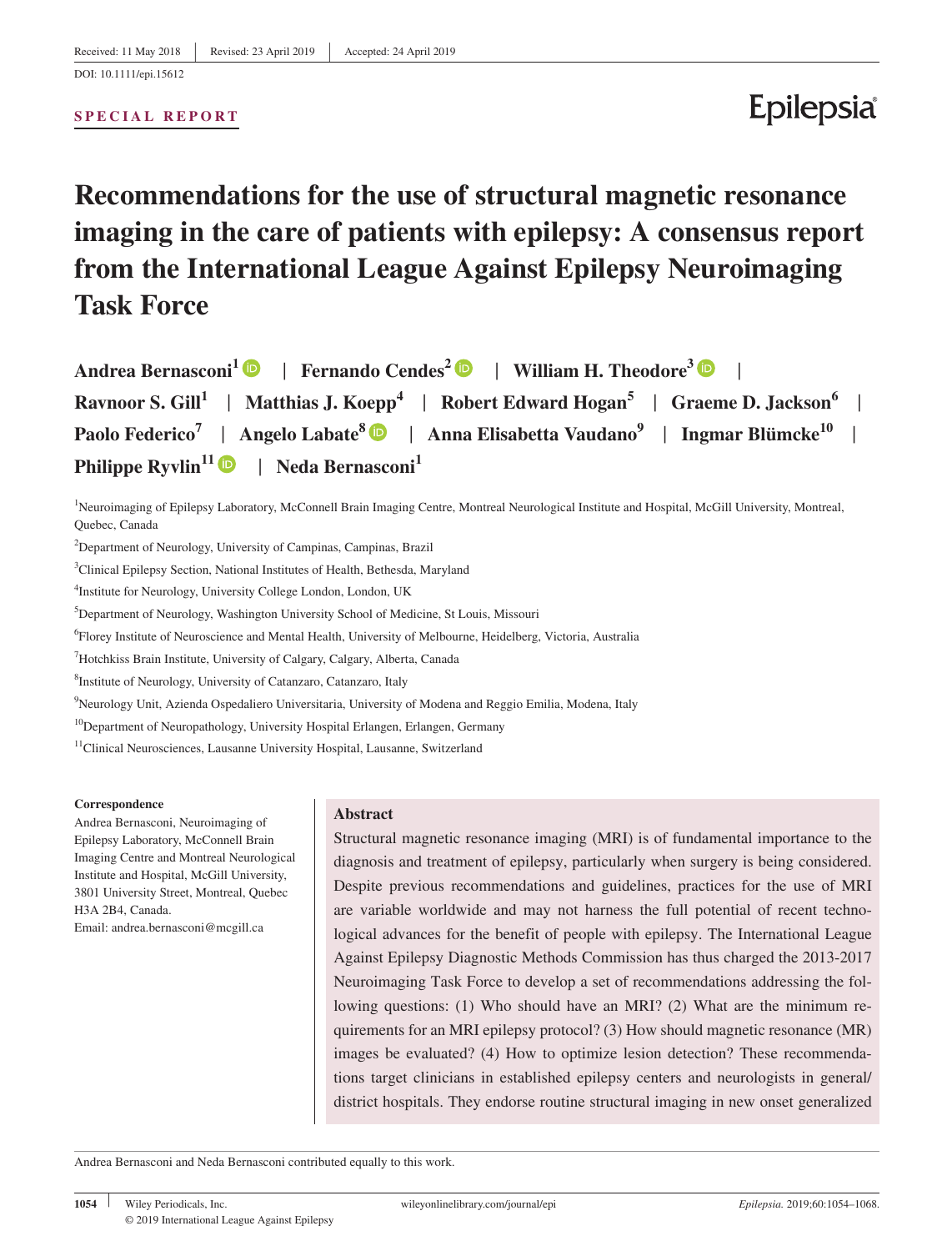# **EXERUASCONI ET AL. 1055**<br>**Epilepsia**  $\frac{1}{2}$

and focal epilepsy alike and describe the range of situations when detailed assessment is indicated. The Neuroimaging Task Force identified a set of sequences, with three‐dimensional acquisitions at its core, the harmonized neuroimaging of epilepsy structural sequences—HARNESS‐MRI protocol. As these sequences are available on most MR scanners, the HARNESS‐MRI protocol is generalizable, regardless of the clinical setting and country. The Neuroimaging Task Force also endorses the use of computer‐aided image postprocessing methods to provide an objective account of an individual's brain anatomy and pathology. By discussing the breadth and depth of scope of MRI, this report emphasizes the unique role of this noninvasive investigation in the care of people with epilepsy.

#### **KEYWORDS**

adults, epilepsy, pediatrics, structural magnetic resonance imaging

## **1** | **INTRODUCTION**

Since its inception in the early 1980s, steady advances in magnetic resonance imaging (MRI) technology have led to dramatic improvements in the ability to obtain high‐quality detailed information about the brain, thereby providing insights into disease processes. Computational approaches and novel quantitative MRI acquisition and postprocessing techniques have emerged to study neuroanatomy, yielding increasingly sophisticated markers of tissue microstructural integrity. In epileptology, MRI has revolutionized our ability to detect lesions, shifting the field from prevailing electroclinical correlations to a multidisciplinary approach. In particular, this technique has become fundamental in the management of drug‐resistant epilepsy, as the identification of a clear‐cut lesion on structural MRI is associated with favorable seizure outcome after surgery.<sup>1</sup>

The rapid pace of technical advances and developments in neuroimaging has not systematically translated into clinical care. This is due to a number of reasons, including variability in economic resources and technical infrastructures, difficulty of performing prospective randomized controlled trials to assess level of evidence and added value of a given test, and lack of standardized image acquisition protocols and postprocessing methods. Collectively, these factors may slow down or impede timely validation of imaging markers and assessment of generalizability, thus creating a sense of disconnect between research and clinical practice. Over the years, the International League Against Epilepsy (ILAE) has thus produced consensus recommendations on the use of MRI in the diagnosis and management of people with epilepsy. The first was published in 1997, $^2$  followed by guidelines focused on patients with drugresistant epilepsy<sup>3</sup> and functional neuroimaging<sup>4</sup> published in the 1998 and 2000, respectively. In 2009, the subcommittee for pediatric neuroimaging recommended structural MRI as

#### **Key Points**

- Practices for the use of structural MRI are variable worldwide and may not harness the full potential of technological advances for the benefit of people with epilepsy
- The Neuroimaging Task Force recommends use of the Harmonized Neuroimaging of Epilepsy Structural Sequences (HARNESS‐MRI) protocol with isotropic, millimetric 3D T1 and FLAIR images, and high-resolution 2D submillimetric T2 images
- Use of the HARNESS‐MRI protocol standardizes best-practice neuroimaging of epilepsy in outpatient clinics and specialized surgery centers alike

the examination of choice in recent onset epilepsy.<sup>5</sup> In 2015, the Task Force Report for the ILAE Commission of Pediatrics recommended neuroimaging at all levels of care for infants presenting with epilepsy, with level A recommendation for structural MRI as standard investigation.<sup>6</sup>

Despite previous ILAE recommendations and guidelines, practices on the use of MRI are still variable worldwide and do not harness the full potential of technological advances for the benefit of people with epilepsy. The ILAE Diagnostic Methods Commission has thus charged the 2013‐2017 Neuroimaging Task Force to formulate a new consensus recommendation for the use of MRI in epilepsy answering the following key questions: (1) Who should have an MRI? (2) What are the minimum requirements for an MRI epilepsy protocol? (3) How should magnetic resonance (MR) images be evaluated? (4) How to optimize lesion detection? As the ultimate purpose of this recommendation is to standardize epilepsy diagnostic imaging in outpatient clinics and specialized surgery centers alike,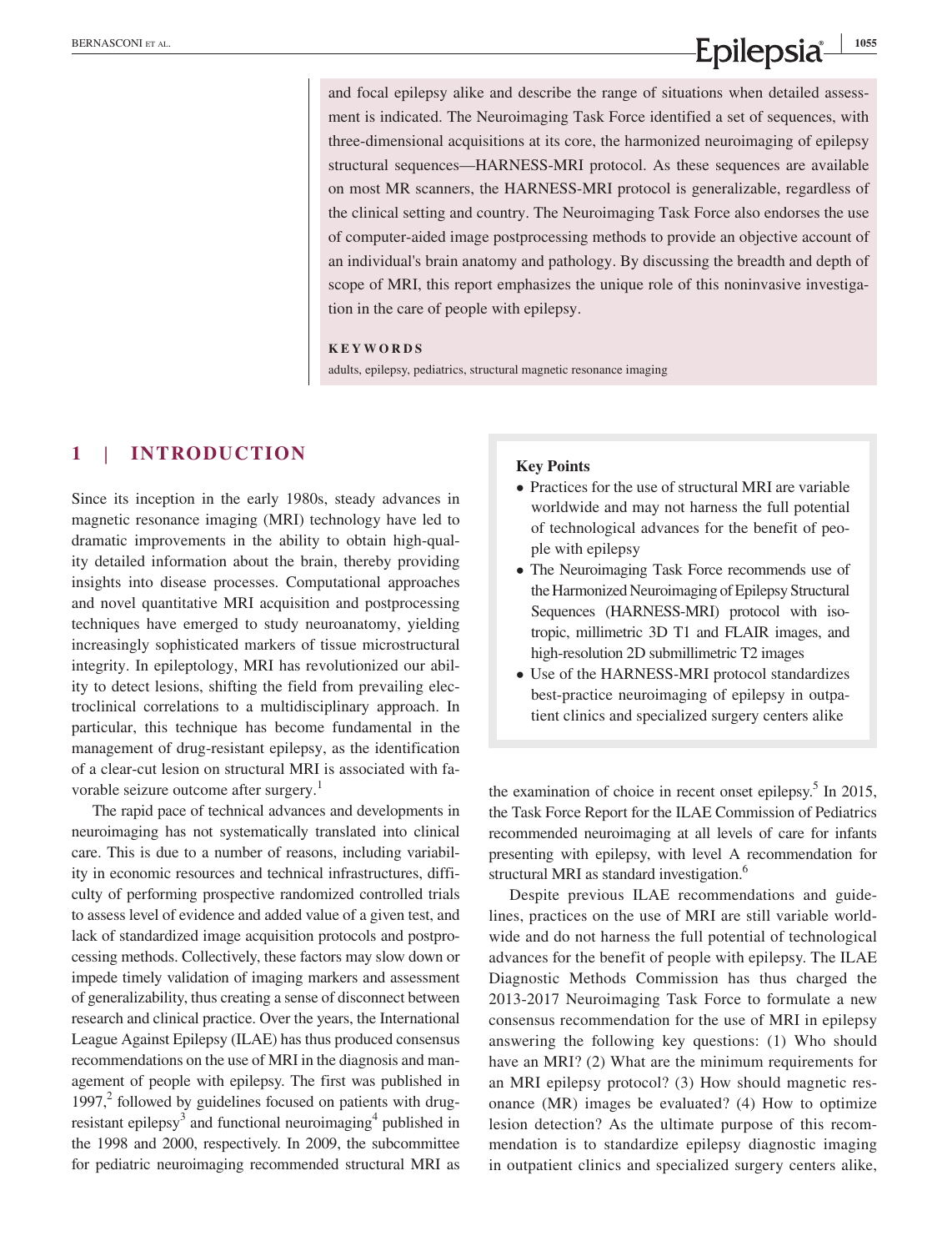the categorization of these questions is intentionally broad and independent from the clinical definition of drug-resistance and nonlesional MRI. Despite American Academy of Neurology guidelines recommending referral for surgical evaluation to specialized centers and ILAE recommendations defining refractory epilepsy (eg, failure to respond to two adequately tried medications),<sup>7,8</sup> often these criteria are not applied by the treating physicians, and on average adult patients who do get surgery have had intractable epilepsy for 20 years or more.<sup>9-11</sup> Moreover, the terminology "nonlesional MRI" is currently ill‐defined and depends on multiple factors, including the type of imaging, the reader's expertise, and the use of postprocessing. $12,13$ 

### **2** | **MATERIALS AND METHODS**

The current recommendations derive from the following considerations, with the aim of providing a consensus view on the role of structural MRI in epilepsy. First, they build upon previous ILAE neuroimaging reports. Second, they derive from clinical protocols conducted at the institutions of the members of the Neuroimaging Task Force with basic sequences available on most MR scanners and thus generalizable to many centers, regardless of the clinical setting and country. Third, they consider review papers, evidence‐based guidelines, and reports on the role of structural MRI in the diagnosis and management of seizure disorders, $14-25$  with particular attention to studies that meet at least some standards for evidence classification. These sources of information were complemented by a literature review based on an Ovid MEDLINE query between 2002 and 2018. The search strategy and list of 67 identified publications are detailed in Material S1. Our recommendations, which take into account clinical indications, new developments in MRI hardware and sequences, and research findings, are intended to be primarily applicable to adult patients; the overall principles, however, are generalizable to children. Also, they are intentionally broad to assist clinicians in established epilepsy surgery centers and general neurology clinics alike. Implementation of such recommendations necessarily will vary depending on available resources and organization of care. Ideally, in the developed world, only centers meeting appropriate standards should image patients with epilepsy. In resource-limited settings where technical infrastructure and specialist training may not be available, epilepsy care must still be provided; these recommendations are thus an essential resource to persuade local health organizations to provide or improve both training and access to MRI services.

In the following paragraphs, Neuroimaging Task Force recommendations on the use of MRI pertain to the proposed Harmonized Neuroimaging of Epilepsy Structural Sequences (HARNESS‐MRI) protocol (as described in Section 2.2.2).

#### **2.1** | **Who should have an MRI?**

Once the first seizure occurs, recurrence will depend on numerous factors. Compared to patients in whom the cause is unknown, the rate of seizure recurrence increases twofold in those with a lesion on MRI, from 10% to 26% at 1 year and from 29% to 48% at 5 years.<sup>23</sup> Numerous studies have related the presence and types of MRI abnormalities to clinical outcomes. In a cohort of 764 patients undergoing MRI at the time or soon after a first seizure, 23% had a potentially epileptogenic lesion, including stroke, trauma, a developmental abnormality, or a tumor. $26$  Another showed that patients with focal epilepsy and unremarkable MRI have a 42% chance to have their seizures controlled with antiepileptic drugs, whereas this is true in 54% of cases with poststroke epilepsy; conversely, seizure control with medication was achieved in  $\langle 10\%$  of patients with hippocampal sclerosis on MRI.<sup>27</sup>

#### **2.1.1** | **First seizure**

Data from the World Health Organization show that computed tomography (CT) is widely available in hospitals worldwide.<sup>28</sup> Evidence-based guidelines of the therapeutics and technology assessment subcommittee of the American Academy of Neurology<sup>29</sup> recommend immediate noncontrast CT in emergency patients presenting with a first seizure to guide appropriate acute management, especially in those with abnormal neurological examination, predisposing history, or focal seizure onset. In these situations, there is great potential for pathology that may require immediate management, such as a hemorrhage or large mass. Notably, noncontrast CT can detect some tumors, large arteriovenous malformations, stroke, and calcified lesions. CT with contrast is indicated in cases with suspicion for infection or small neoplasms (including metastases),  $30$  if MRI is unavailable.

In accordance with a recent ILAE publication, $31$  the Neuroimaging Task Force advises that the HARNESS‐MRI protocol should be done soon after the first seizure, if resources allow; this will help establish a syndromic definition and guiding management. MRI has high sensitivity and specificity<sup>23</sup> for developmental cortical malformations, including focal cortical dysplasia (FCD), and mesiotemporal sclerosis, a group of prevalent structural lesions associated with increased risk of drug resistance. $32-34$  Notably, an early MRI is particularly important in young children, as ongoing myelination may mask the appearance of FCD on later scans; in these cases, conclusions may be misleading with respect to diagnosis and appropriateness of surgical treatment.<sup>35</sup>

#### **2.1.2** | **Newly diagnosed epilepsy**

The identification of a structural lesion in recent onset epilepsy is a strong indicator of drug resistance and should be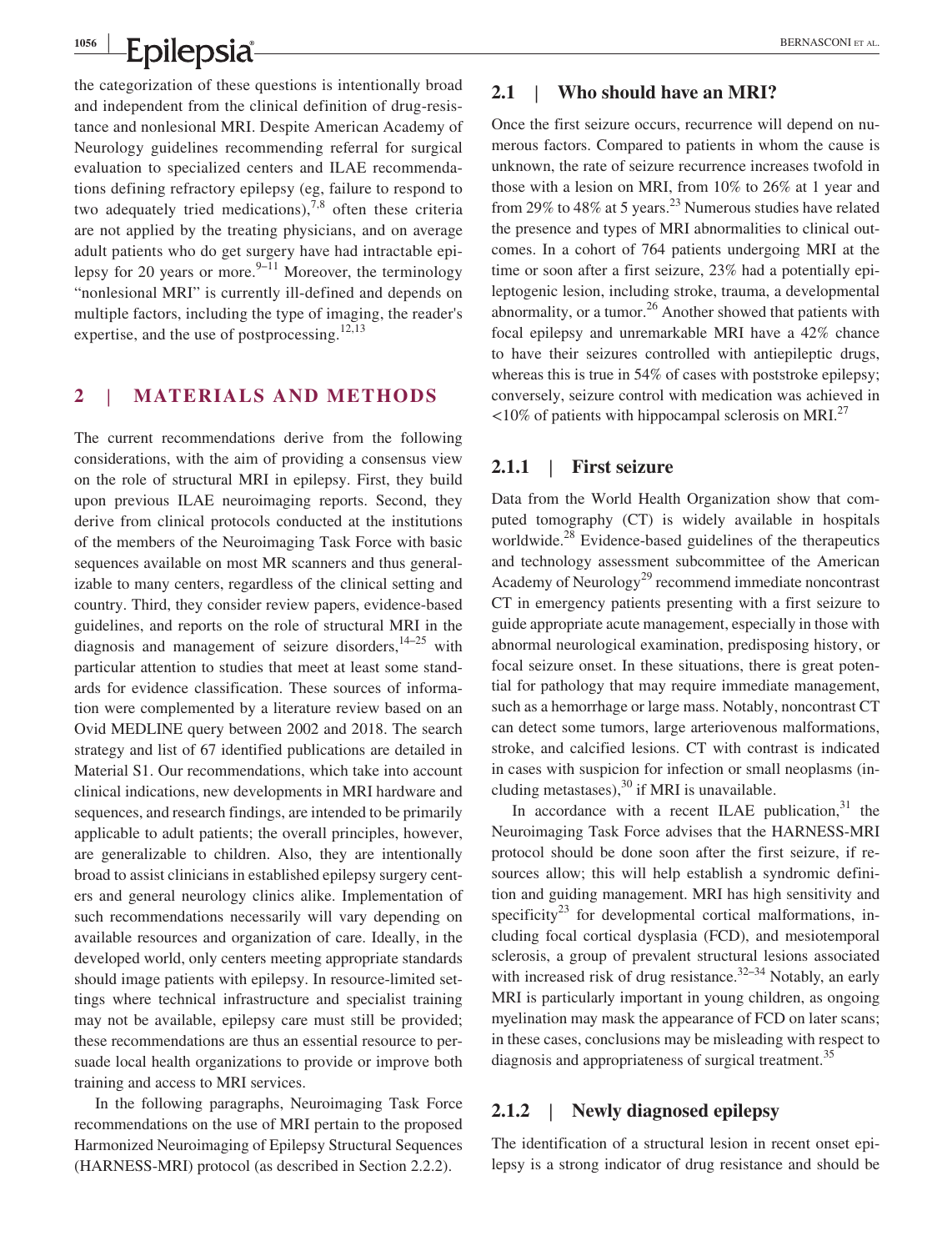an incentive to strictly adhere to the ILAE criteria for drug resistance.<sup>8</sup> In other words, once a lesion is discovered on MRI, a patient should be referred to a specialized epilepsy surgery center to evaluate surgical candidacy.<sup>36</sup> While, a nonprogressive brain lesion may be associated with response to antiepileptic drugs, a recent prospective longitudinal cohort study showed that patients with mild mesial temporal lobe epilepsy (TLE) and hippocampal sclerosis seen on MRI early in the course of the disease have three times higher likelihood of becoming refractory than those without such lesion.<sup>37</sup> A meta‐analysis showed that odds of becoming seizure‐free after surgery were 2.5 times higher in patients with MRI‐defined lesions.<sup>38</sup> Moreover, >60% of patients with drug-resistant frontal lobe epilepsy achieve postsurgical seizure freedom if operated within 5 years of disease onset compared to only  $30\%$  when surgery is delayed.<sup>39</sup> This body of evidence should become knowledge for every practicing neurologist, because epilepsy surgery remains largely underutilized, with only a fraction of patients being evaluated in specialized tertiary centers.9,11,40,41 Moreover, drug‐resistant epilepsy is associated with increased risk of injury and mortality, affective disturbances, and cognitive decline.<sup>42</sup> Deferring surgery may thus cost the patient chances of seizure freedom, cognitive benefits, and years of life expectancy.

There is currently insufficient evidence to recommend the systematic use of MRI in patients with genetic generalized syndromes, such as juvenile myoclonic epilepsy, and self-limited drug-responsive syndromes, such as childhood epilepsy with centrotemporal spikes. Although neuroimaging studies demonstrate structural and functional anomalies in these epilepsies,  $5,43$  their prognostic value remains to be determined. Notably, focal epilepsy may mimic generalized syndromes; in these cases, the HARNESS-MRI protocol is recommended in the presence of atypical features such as abnormal neurologic development, cognitive decline, difficultto-treat seizures, or focal interictal epileptic spikes. $31$ 

The Neuroimaging Task Force acknowledges that in resource-limited areas MRI may not be readily obtainable<sup>28</sup>; in this scenario, a CT scan would be the examination of choice awaiting future availabilities.

## **2.1.3** | **The importance of repeating the MRI**

The MRI should be repeated using the HARNESS‐MRI protocol if images from a previous examination are not available or the type and quality of previous acquisitions are suboptimal. Relying on a written radiological report may be insufficient, as putative anomalies may have been overlooked due to poor image quality or lack of the reader's expertise in neuroimaging of epilepsy.<sup>24</sup> Importantly, images should be evaluated in light of the evolving electroclinical picture, particularly an unexplained increase in seizure frequency (ie, not related to toxic-metabolic factors,

medication compliance, etc), rapid cognitive decline, or appearance/worsening of neuropsychiatric symptoms. Given the evidence for progressive brain atrophy developing over 1‐3 years in both patients with refractory and patients with well-controlled seizures,  $37,44-46$  repeated MRI may have prognostic value. In drug‐resistant TLE, progressive atrophy of the neocortex and mesiotemporal lobe structures is associated with poor outcome after surgery. $44,47$  Finally, the diagnostic yield depends heavily upon logistics, including image resolution, magnetic field strength, number of phased-array head coils, and expertise of the reader.<sup>12</sup> It is thus utterly important to repeat the examination with an optimized protocol,<sup>48</sup> particularly in patients with drug-resistant epilepsy and previous "normal" MRI, as this may reveal a lesion in  $30\% - 65\%$  of cases<sup>49–51</sup>; when MRI is combined with image postprocessing, sensitivity may be as high as  $70\%$ ,<sup>52</sup> thereby significantly improving clinical decision making. Notably, imaging in the first year of life may be helpful in identifying FCD associated with very subtle signal changes on later images of the postmyelinated, matured brain and should be retained for comparison.<sup>35</sup>

### **2.2** | **What are the minimum requirements for an epilepsy protocol?**

It is the consensus of the Neuroimaging Task Force that neuroimaging workup of patients with epilepsy requires a minimum set of MRI basic sequences that are available on most MR scanners, and thus generalizable, regardless of the clinical setting and country. Beyond the Neuroimaging Task Force, previous independent expert opinion has underlined the importance of high spatial resolution and image contrast with complete brain coverage to optimally appraise brain anatomy, the interface between gray matter and white matter, and signal anomalies. In particular, three‐dimensional (3D) sequences with isotropic voxels (ie, cube‐shaped voxels of identical length on each side or image plane) of 1 mm or less dramatically reduce partial volume effects, a phenomenon resulting from the presence of multiple tissue types within a given voxel. Notably, partial volume is detrimental when looking for subtle cortical dysplasia, as it mimics tissue blurring, a cardinal feature of these lesions.

## **2.2.1** | **Previous MRI protocols: Summary and limitations**

The original guidelines established two decades ago by the ILAE proposed T1‐ and T2‐weighted MRI with the minimum slice thickness possible, acquired in two orthogonal planes (axial and coronal), and a 3D volumetric T1‐weighted acquisition. To obtain 2D images with whole-brain coverage in a clinically acceptable time, it was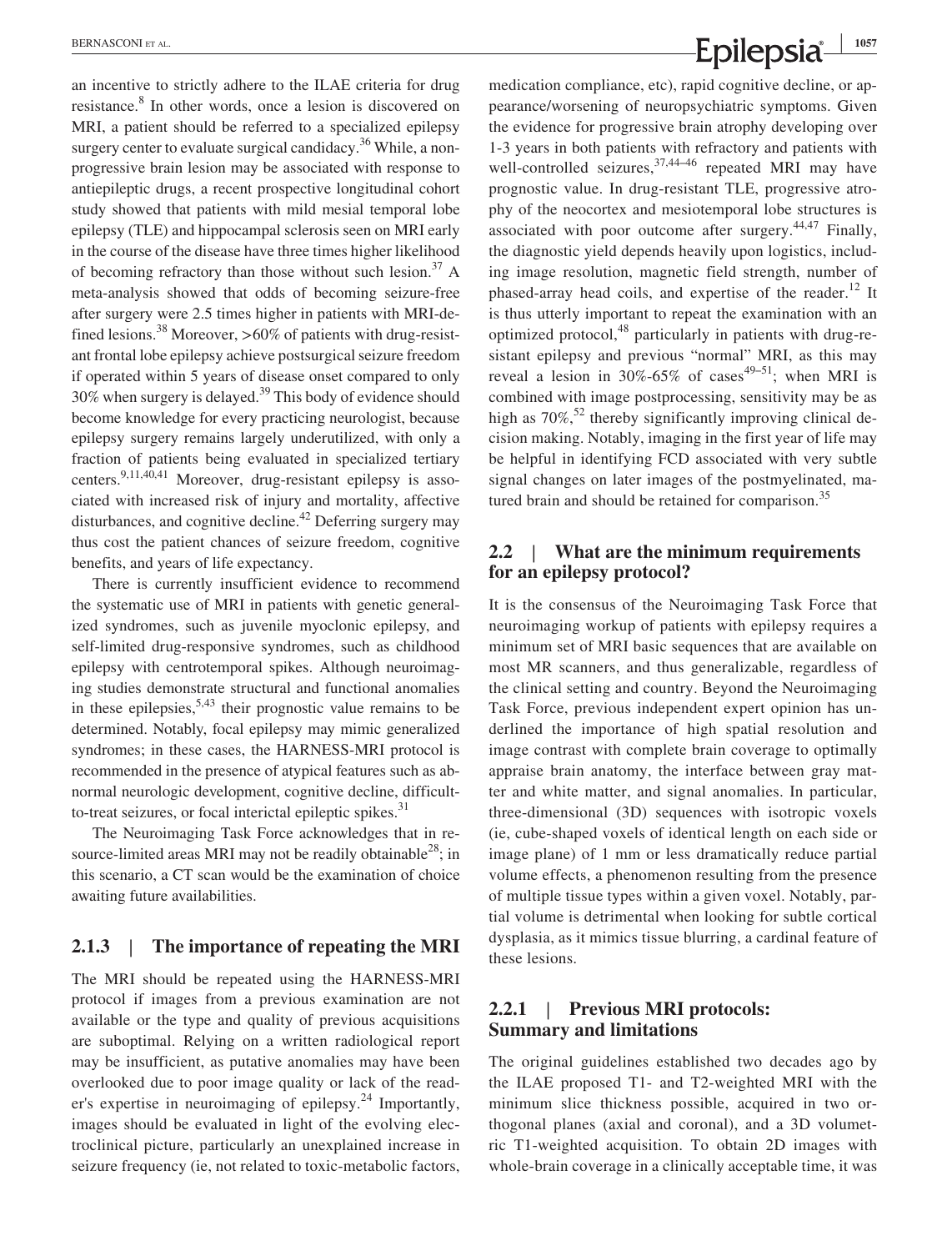necessary to apply interslice gaps of 3‐5 mm. Moreover, epilepsy protocols were divided according to clinical syndromes into temporal and extratemporal with a series of coronal, axial, and sometimes sagittal cuts, a strategy still in practice in many institutions. Initial volumetric 3D sequences, obtained on 1.5T scanners, were only possible for T1‐weighted sequences, with slice thickness varying between 1 and 3 mm, rarely acquired with isotropic voxels, because of either time or hardware constraints. Notably, whereas in 3D acquisitions with isotropic voxels, thickness and resolution are interchangeable quantities, for 2D images the in‐plane voxel dimension (not slice thickness) defines image resolution. To achieve finer in‐plane resolutions  $(\leq 1$  mm), one had to reduce the size of the field of view or introduce interslice gaps, thus sacrificing whole‐ brain coverage, with the risk of missing lesions.

## **2.2.2** | **Harmonized Neuroimaging of Epilepsy Structural Sequences**

The advent of high-field magnets at 3 T, combined with the use of multiple phased arrays instead of conventional quadrature coils, has resulted in accelerated image acquisition, improved signal‐to‐noise ratio, and increased image contrast. Importantly, 3D MR images with isotropic voxel resolution and no interslice gap eliminate the need for syndrome‐specific protocols, as images can be reformatted and inspected in any plane with equal resolution. Additional considerations for optimal imaging include comfortable padding of the head with foam cushions to minimize motion artifacts and centering the head in the coil prior to starting the acquisition. Head positioning can be verified on the scout image (or "localizer") done at the beginning of the session. Any tilt or rotation should be corrected for planning of the subsequent sequences and later side‐by‐side analysis of brain structures; this is particularly important when acquiring 2D coronal T2‐weighted images, as specified below. Sedation-related recommendations have been discussed in a special report published by the ILAE subcommittee for pediatric neuroimaging in 2009.

The Neuroimaging Task Force proposes HARNESS‐ MRI, a core structural MRI protocol comprising three acquisitions. The HARNESS‐MRI protocol is applicable to adults and children alike. It is time‐effective, as each sequence lasts 7‐10 minutes, for a total time not exceeding 30 minutes when using multiple phased‐array coils (8, 12, or 32 channels) with accelerated parallel imaging (eg, GRAPPA, ASSET, SENSE). Table 1 presents key points regarding the protocol. The HARNESS‐MRI protocol is optimized for 3T scanners, if available. Notably, although it is possible to obtain this protocol on new generations of 1.5T systems, the overall image quality may be inferior.

Suggested acquisition parameters for the HARNESS‐ MRI protocol on a 3T scanner are shown in Material S2. The **TABLE 1** Key points summarizing the main advantages of the HARNESS‐MRI protocol

High‐contrast, 3D sequences with isotropic voxels (ie*,* identical dimensions across planes)

Can be obtained on 1.5T and 3T scanners

Applicable to adults and children

Provide complete brain coverage

No need for operator‐dependent slice angulations

Images may be reformatted in any plane without loss of resolution

Greatly reduce partial volume effect (ie, multiple tissue types present within a given voxel)

Provide improved signal‐to‐noise ratio and tissue contrast

Allow for accelerated image acquisition (GRAPPA, ASSET, SENSE) when using multiple phased-arrays head coils

Abbreviations: 3D, three‐dimensional; HARNESS‐MRI, Harmonized Neuroimaging of Epilepsy Structural Sequences; GRAPPA, generalized autocalibrating partial parallel acquisition; ASSET, array coil spatial sensitivity encoding; SENSE, sensitivity encoding.

Neuroimaging Task Force recommends all patients in whom previous investigations were unremarkable to undergo a repeated scan using the HARNESS‐MRI protocol. Even in patients in whom seizures are associated with other conditions, such as head trauma, neurodegenerative disorders, multiple sclerosis, or alcoholism, the HARNESS‐MRI protocol can be used, as it contains basic sequences that are available on most MR scanners.

#### *High‐resolution 3D T1‐weighted MRI*

The magnetization-prepared rapid gradient-echo (MP-RAGE) sequence (Figure 1), as well as the equivalent 3D spoiled gradient echo and 3D turbo field echo protocols with isotropic millimetric voxel resolution (ie,  $1 \times 1 \times 1$  mm<sup>3</sup>, no interslice gap) are the most popular 3D T1‐weighted gradient echo sequences. They allow for optimal evaluation of brain anatomy and morphology.

#### *High‐resolution 3D fluid‐attenuated inversion recovery*

This 3D fluid‐attenuated inversion recovery (FLAIR) sequence (named CUBE, VISTA or SPACE, depending on the MR vendor) is best suited for assessing signal anomalies, in particular hyperintensities related to gliosis and increased extracellular space (Figure 1). Compared to conventional T2‐weighted contrasts, the nulling of cerebrospinal fluid (CSF) signal enhances the visibility of hyperintense cortical lesions. This acquisition should also be acquired with isotropic millimetric voxel resolution (ie,  $1 \times 1 \times 1$  mm<sup>3</sup>) and no interslice gap. Because limbic structures are inherently hyperintense,<sup>53</sup> FLAIR may not be sensitive to detect very subtle hippocampal sclerosis. Moreover, FLAIR images are not sensitive to epilepsy‐associated pathology in neonates and infants before 24 months, as myelination is not yet complete.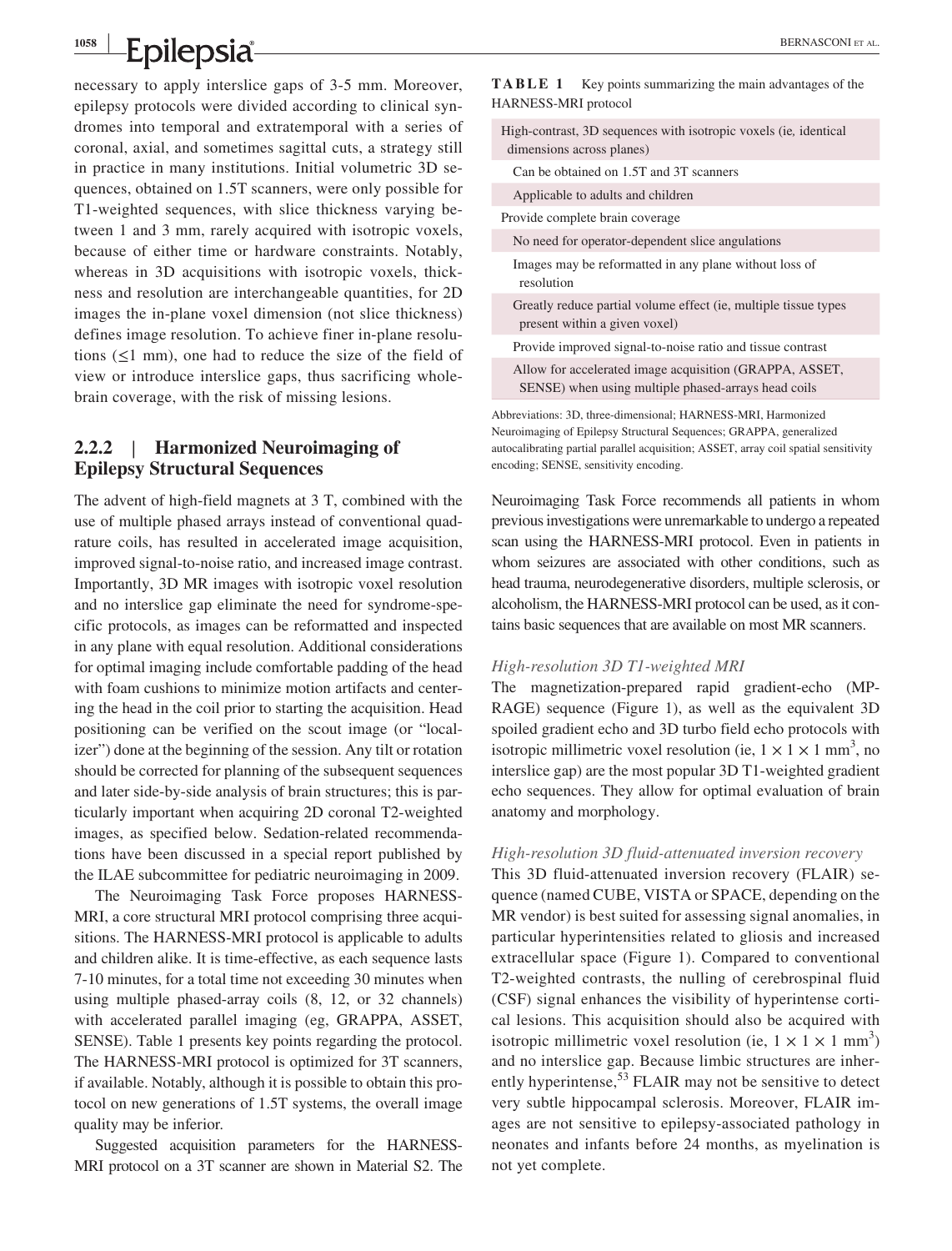## **EPILEPSY PROTOCOL - 3D MRI**

#### T1-weighted

**FLAIR** 

Sequence type: gradient echo Voxel size (mm):  $1 \times 1 \times 1$ 

Sequence type: turbo spin echo Voxel size ( $mm$ ):  $1 \times 1 \times 1$ Best to evaluate: signal intensity

Best to evaluate: anatomy and morphology (volume, thickness, sulco-gyral shape, grey-white matter interface integrity)

Caveat - Not sensitive in neonates and children <24 months of age due to incomplete myelination



**FIGURE 1** HARNESS-MRI (Harmonized Neuroimaging of Epilepsy Structural Sequences) three-dimensional (3D) protocol at 3 T. T1weighted and fluid-attenuated inversion recovery (FLAIR) images are shown, with representative axial, coronal, and sagittal cuts with millimetric resolution

### *High in‐plane resolution 2D coronal T2‐weighted MRI*

This turbo spin echo sequence is the examination of choice for assessing the hippocampal internal structure, given that images are acquired perpendicular to the long axis of the hippocampus and using submillimetric voxel resolution (eg,  $0.4 \times 0.4 \times 2$  mm, no interslice gap; Figure 2). Notably, the densely myelinated molecular layer appearing as a dark ribbon inside the hippocampus allows discriminating Cornu Ammonis (CA) subfields from the dentate gyrus.

When a tumor, vascular malformation, or infectious process is suspected, the HARNESS‐MRI protocol should be complemented by T1 MRI with gadolinium to look for contrast enhancement and susceptibility‐weighted imaging and T2\* contrasts sensitive to venous blood, hemorrhage, iron deposits, and calcifications.

## **2.3** | **How should MR images be evaluated?**

To embrace the multidisciplinary facets of disease diagnostics, epileptologists should be given the opportunity to train and receive continued medical education in neuroimaging.<sup>54</sup> Even with an appropriate MRI protocol, the interpretation strongly depends on the reader's expertise in imaging of epilepsy.24 Notably, in‐depth inspection, particularly when dealing with small cortical dysplasias or subtle hippocampal sclerosis, requires significant time investment. Importantly, optimal sensitivity for lesion detection is achieved when the

reader has access to a detailed description of the electroclinical findings, including the suspected hemisphere and lobe, information oftentimes missing in the radiology requisition.<sup>24</sup> In some cases, particularly at disease onset, it may be difficult to establish the exact syndromic classification. In light of new electroclinical data or information derived from any other test, the epileptologist may be best positioned to evaluate previous scans or decide to repeat them, if necessary.

Because of the large number of MRI cuts, instead of inspecting the original native high-resolution format, some radiologists may decide to inspect images that have been reconstructed into thicker slices. For instance,  $1 \text{ mm}^3$  isotropic resolution T1 or FLAIR may be reformatted at 3‐mm thickness, at times with interslice gaps that further reduce the number of slices to inspect, from approximately 170 to less than 50. This process is detrimental and counteracts the purpose of 3D MRI, as it generates lower resolution images and accentuates partial volume effects, potentially masking subtle lesions (Figure 3). Visualization techniques, such as the widely used clinical picture archiving and communication systems (PACS) as well as several freely available imaging platforms, have greatly facilitated the inspection of 3D MRI by allowing time‐effective simultaneous inspection of images in all three orthogonal planes (coronal, axial, and sagittal). These platforms also allow viewing different MRI contrasts side by side and evaluating both morphology and signal, as co‐occurring anomalies increase diagnostic confidence.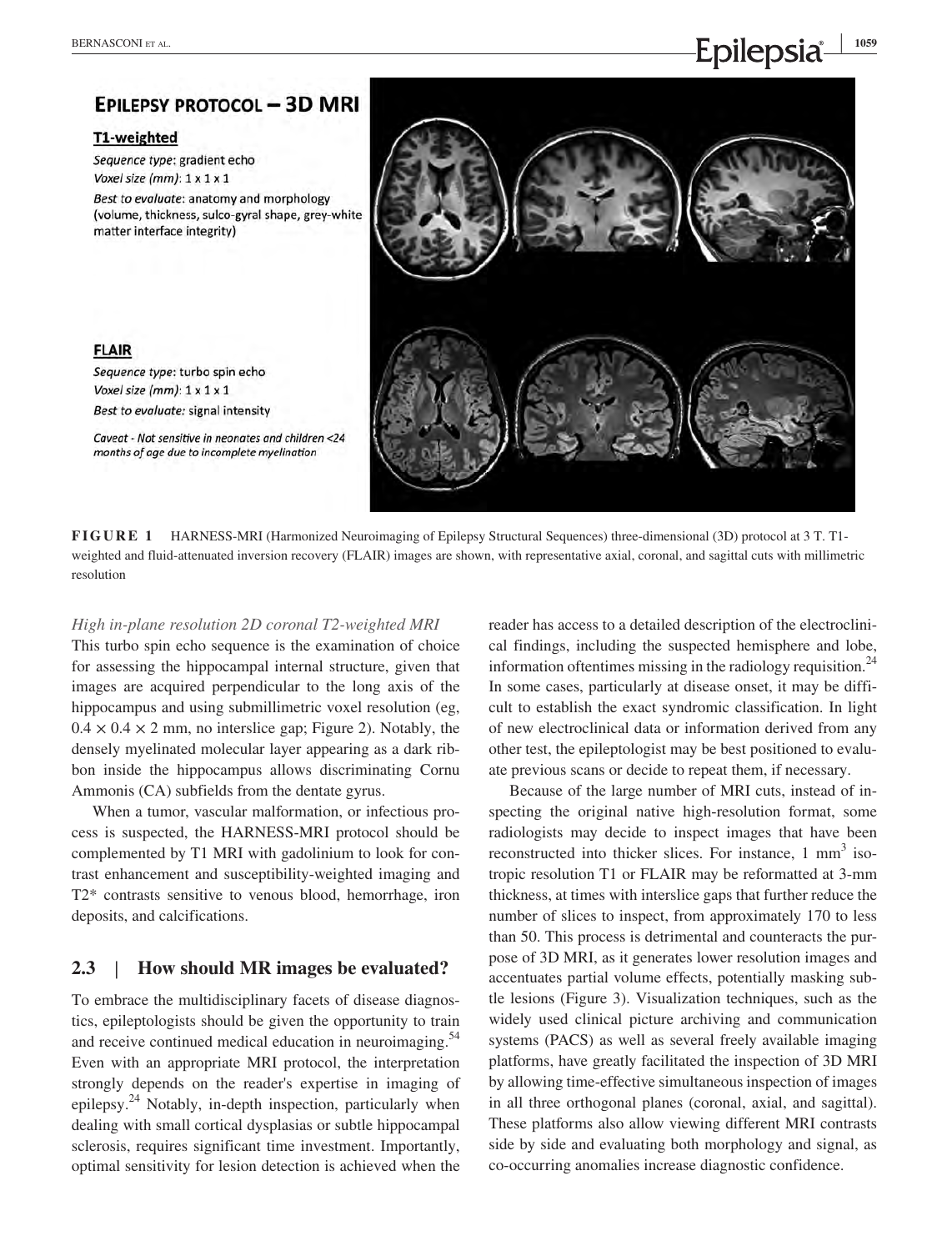## **EPILEPSY PROTOCOL - 2D MRI**

#### **Coronal T2-weighted**

Acquired perpendicular to hippocampal long axis

Sequence type: turbo spin echo Voxel size (mm): 0.4 x 0.4 x 2; no inter-slice gap Best to evaluate: Hippocampal internal structure (distinction of CA subfields, dentate gyrus), amygdala, and parahippocampal cortices



**FIGURE 2** HARNESS-MRI (Harmonized Neuroimaging of Epilepsy Structural Sequences) two-dimensional (2D) protocol at 3 T. Coronal T2‐weighted images at submillimetric in‐plane resolution cover the entire extent of the temporal lobes and hippocampi. Representative cuts at the level of the hippocampal head (Ant), body (Mid), and tail (Post) are shown. Slices are acquired perpendicular to the long axis of the hippocampus as shown in the sagittal view to optimize the evaluation of the hippocampal internal structure. In the magnified panel, one can appreciate the densely myelinated molecular layer of the Cornu Ammonis (CA) and dentate gyrus fused across the hippocampal sulcus appearing as a dark ribbon, which allows discriminating these compartments

The following paragraphs give a short overview on the main criteria for the visual inspection of prevalent epileptogenic lesions associated with drug‐resistant epilepsy.

## **2.3.1** | **Visual MRI analysis in temporal lobe epilepsy**

In temporal lobe epileps (TLE), the most frequent histopathological finding is mesiotemporal sclerosis (MTS) characterized by cell loss and astrocytic gliosis.<sup>55</sup> These features are not limited to the hippocampus, but are often found in the amygdala, entorhinal cortex, temporopolar cortex, and the temporal lobe.<sup>56</sup> On MRI, typical MTS is characterized by anomalies more easily appreciated in the hippocampus proper, including atrophy, loss of internal structure, and decreased T1 and increased T2 signal intensity. Additional features may include atrophy of the ipsilateral fornix, mammillary body, and temporal lobe, particularly the pole. Inspection of coronal sections allows for side-by-side comparison of asymmetry in volume, shape, and signal, whereas sagittal images provide a complete anteroposterior view, facilitating appraisal of patterns of signal distribution within the hippocampus and parahippocampus. Field strengths at 3 T (and above) allow visual evaluation of the internal architecture of the hippocampus<sup>57</sup>

and thus better appreciation of subtle volume loss within individual subfields, particularly CA1, and CA4–dentate gyrus. In addition, the molecular layer, a band of white matter running through the CA regions and dentate gyrus, may become thin and blurred, a characteristic seen on T2‐weighted images (Figure 4A). Besides atrophy and signal changes, about 40% of patients with TLE present with malrotation characterized by an abnormally round and vertically orientated hippocampus, and a deep collateral sulcus.<sup>58</sup> This neurodevelopmental shape variant occurs more frequently in the left hemisphere and may be misinterpreted as hippocampal atrophy. Although it is more prevalent in patients than in healthy controls, its relation to epileptogenicity remains unclear.<sup>59</sup>

Encephaloceles of the temporal pole<sup>60–62</sup> and parahippocampal dysplasia $63$  may be underdiagnosed, treatable causes of refractory TLE. Encephaloceles present as a herniation of brain tissue through a defect in the skull base, often the greater wing of the sphenoid bone. Their detection is facilitated by high‐resolution 3D sequences and signal hyperintensity on T2 and FLAIR; high‐resolution CT confirms the bony defects in the inner table of the skull. Parahippocampal dysplasia is characterized by prevailing white matter signal anomalies, without apparent increased in cortical thickness. Because of the presence of nearby blood vessels, this lesion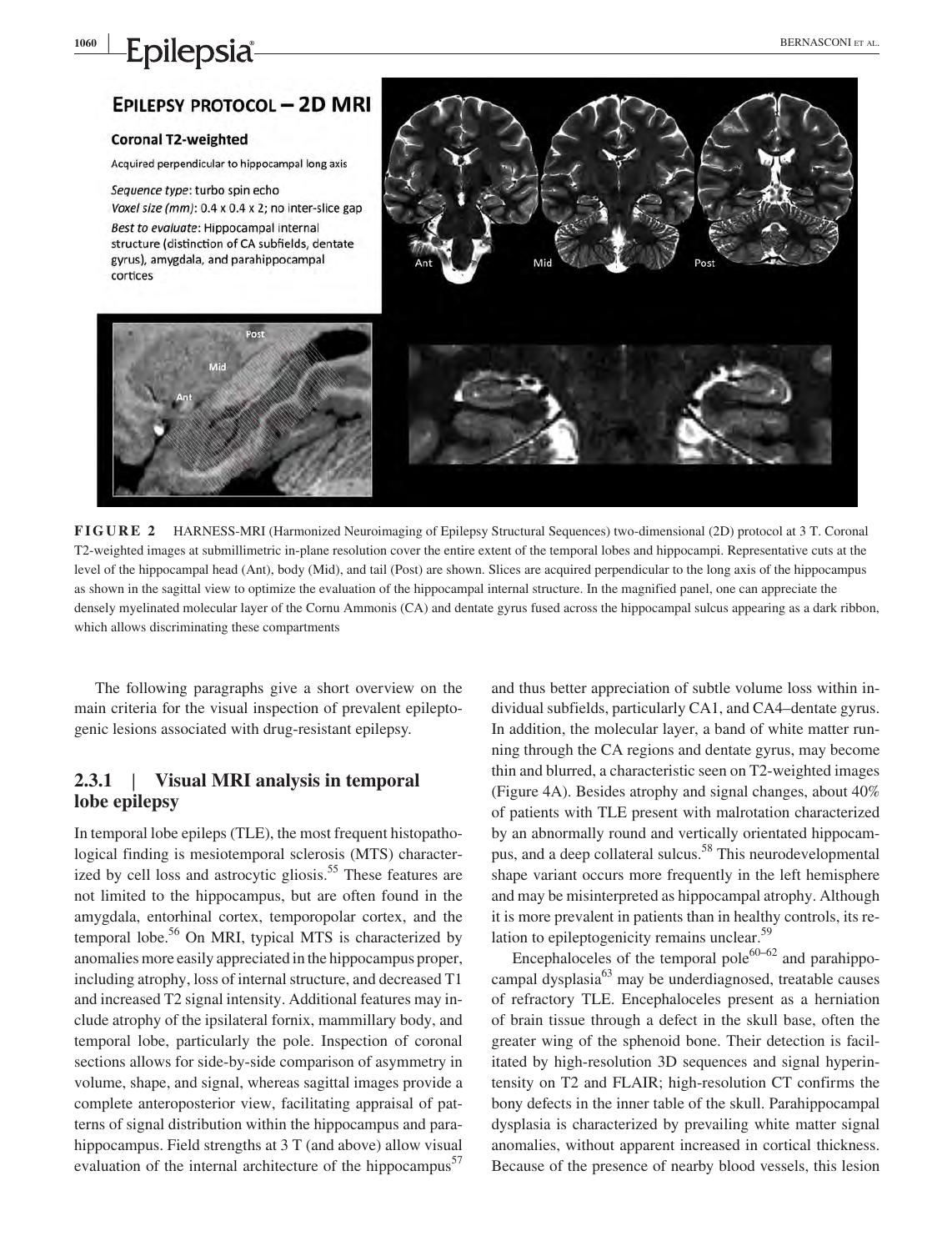

**FIGURE 3** Image resampling versus original resolution. Axial 3T three-dimensional (3D) fluid-attenuated inversion recovery (FLAIR) images of a patient with histologically proven focal cortical dysplasia type II. Upper panels: The radiological evaluation was initially done on images reconstructed from the original 3D high‐resolution 1‐mm acquisition into 3‐mm thick slabs. This examination was reported as unremarkable. Lower panels: The repeated inspection of the original (native) 3D high-resolution 1-mm isotropic images revealed the initially overlooked subtle dysplasia characterized by blurring of the lesional boundaries (seen on all the slices, as indicated by the arrows) and a minute transmantle sign (arrowheads)

may be mislabeled as flow or partial volume artifacts, if the MRI cuts are thick. An in‐depth inspection of the temporal lobe should also include the periventricular zone, in search of nodular heterotopia, a cortical malformation often associated with drug-resistant TLE.<sup>64</sup>

## **2.3.2** | **Visual MRI analysis of focal cortical dysplasia**

Focal cortical dysplasia (FCD) is a prevalent cause of medically intractable epilepsy and among the most frequent histological finding in patients undergoing epilepsy surgery.<sup>34</sup> The past decades have witnessed numerous attempts to provide a histological grading system. Currently, FCD are classified into three types (I‐III) and several subtypes (eg, types IIA and IIB) based on a combination of architectural alterations of cortical layers either alone (type I, type III) or together with cell overgrowth and morphological aberrations, including giant dysmorphic neurons (type IIA) and balloon cells (type

IIB).65 Gliosis and demyelination are also seen in the lesion and underlying white matter. The MRI signature of FCD type I remains unclear. Conversely, FCD type II is mainly characterized by increased cortical thickness and blurring of the gray‐white matter interface on T1‐weighted MRI in 50%‐90% of cases. Analysis of T2‐weighted MRI, particularly FLAIR, reveals gray matter hyperintensity in up to 100% of patients. In many patients, however, FCD type II features may be very subtle, and the MRI may be consequently reported as unremarkable (Figure 4B).<sup>12</sup> In these cases, the inspection of axial slices allows for side‐by‐side comparisons in search for asymmetries in sulcogyral patterns. This is particularly important, as small FCD lesions may be preferentially located at the bottom of deep sulci. $66$  The transmantle sign, a funnel‐shaped signal extending from the ventricular wall to the neocortex harboring the lesion, may be the first feature to attract the observer's attention toward a small FCD lesion, underlying the importance of systematical inspection of the white matter.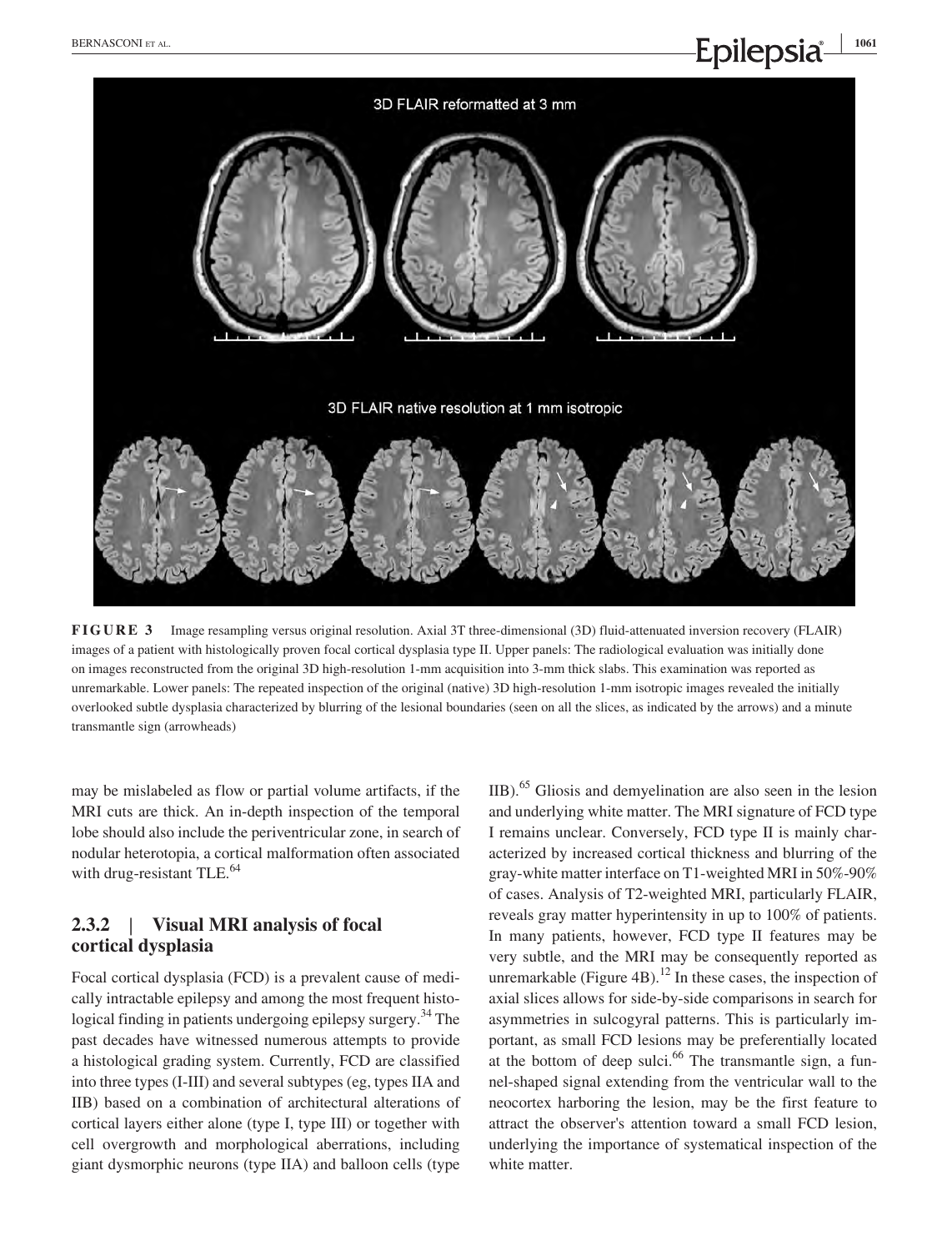

**FIGURE 4** The magnetic resonance imaging (MRI) spectrum of epileptogenic lesions. A, Coronal T1‐ and T2‐weighted 3T MRI in two cases with drug-resistant temporal lobe epilepsy and histologically confirmed hippocampal sclerosis. In the MRI-positive case, the right hippocampus is clearly atrophic and shows T1 hypo- and T2 hyperintensity (arrows). In the case initially reported as "MRI-negative," careful examination of the T2-weighted MRI shows a subtle T2 signal hyperintensity across the left CA 1-3 regions. Moreover, compared to the contralateral side, the dark ribbon representing the molecular layer is blurred, making the distinction between the CA subfields and the dentate gyrus difficult to appreciate (see magnified panel). B, Axial T1- and T2-weighted 3T MRI in two cases with drug-resistant left frontal lobe epilepsy and histologically confirmed focal cortical dysplasia type II. In the MRI-positive case, there is cortical thickening and blurring of the gray-white matter transition in the left superior frontal gyrus (arrows). In the case initially reported as "MRI-negative," reexamination of the FLAIR images shows a subtle blurring at the bottom of a sulcus (arrowhead), which is difficult to discern on T1‐weighted images

## **2.4** | **How to optimize lesion detection with MRI postprocessing?**

**<sup>1062</sup> <sup>|</sup>**

Despite technical advances, routine visual MRI inspection does not permit a diagnosis with a sufficient degree of confidence in 30%‐50% of cases, or is simply unremarkable, even though a lesion is found on histology.<sup>13</sup> This clinical conundrum, currently one of the main barriers to effective epilepsy surgery, has motivated the development of computer‐aided methods aimed at quantitatively analyzing morphology and signal of 3D MR images.<sup>12,67–69</sup> However, there are a number of basic steps in data preparation, namely, correction for image intensity nonuniformities, registration, and tissue segmentation, that need to be carefully evaluated by the user, as their quality greatly influences final results. For instance, subject motion negatively impacts tissue segmentation and leads to artifacts that mimic lesions, including atrophy. Another important point is performance evaluation. Ideally, metrics derived from MRI postprocessing should be sensitive and specific (ie, identify correctly affected and unaffected subjects, respectively), and reproducible (ie, consistent between repeated measures). Such

rigorous standards are essential to guarantee clinical validity of these advanced image analysis techniques. $52,70$ 

The following paragraphs give a short overview of image analysis methods for the detection of MTS and FCD. The use of these algorithms is encouraged, as there is mounting evidence for their ability to reveal subtle lesions that previously eluded visual inspection, particularly when applied to 3D millimetric or submillimetric isotropic multicontrast images. $52,71-74$ 

### **2.4.1** | **Volumetry and shape modeling of mesiotemporal lobe structures**

Manual volumetry performed on T1‐weighted anatomical MRI has shown increased sensitivity of detecting hippocampal atrophy compared to visual MRI, particularly when values are corrected for head size and normalized with respect to the distribution in healthy controls. Volumetry of the entorhinal cortex, amygdala, and temporopolar region, as well as the thalamus, may lateralize the seizure focus, particularly in patients with normal hippocampal volume.<sup>69</sup> Importantly, the degree of MRI volume loss has been shown to correlate with the degree of cell loss on surgical specimens.<sup>75</sup> Thus, hippocampal volumetry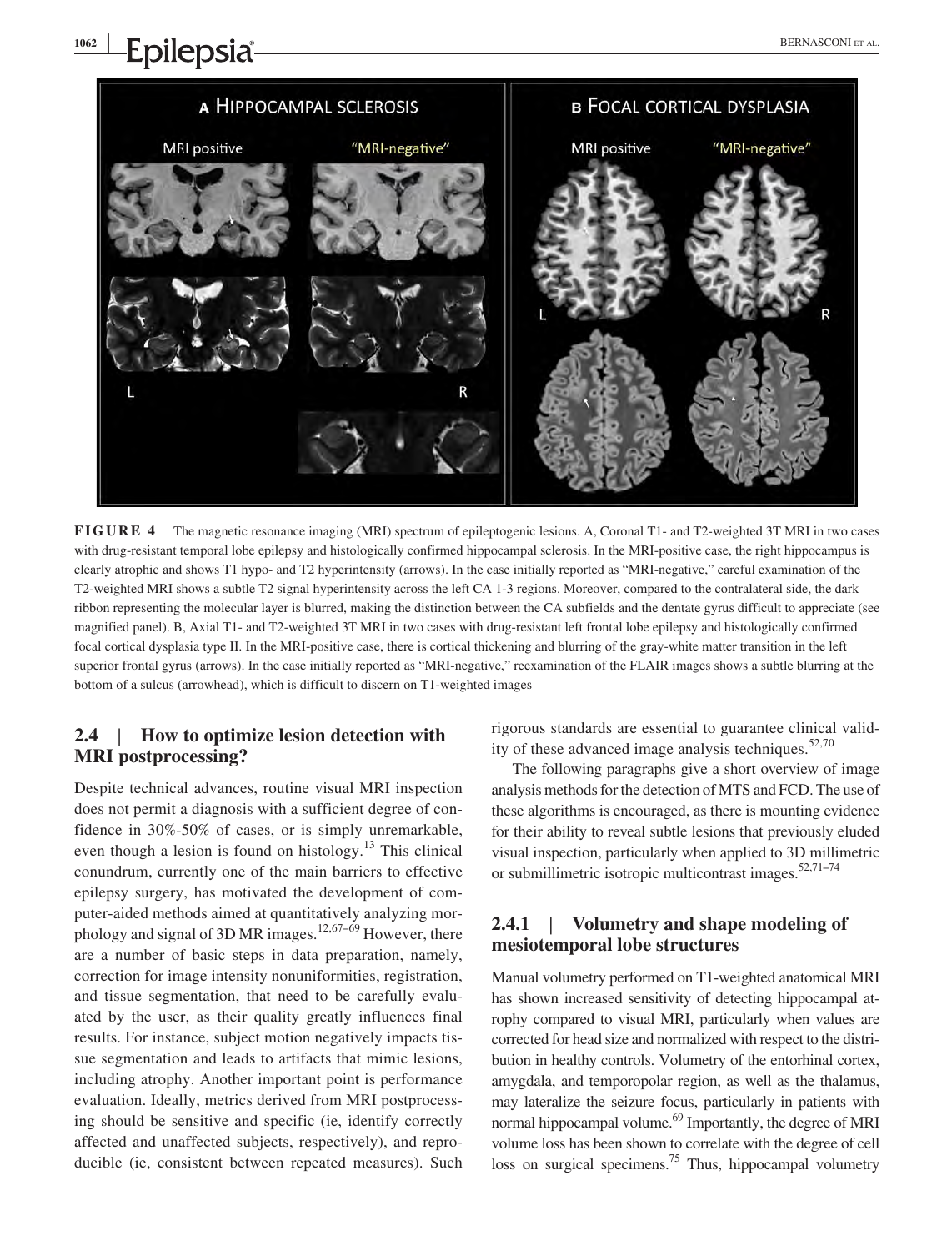

**FIGURE 5** Hippocampal subfield volumetry in temporal lobe epilepsy. Coronal T1‐ and T2‐weighted MRI at the level of hippocampal body and 4-µm-thick paraffin-embedded histology sections with NeuN immunohistochemistry at a comparable level in two patients with right temporal focus. A, Volumes of subiculum (Sub; green), CA 1‐3 (red), and CA4–dentate gyrus (DG; blue) are >3 standard deviations (SD) below the mean of healthy controls, and pathology shows severe panhippocampal neuronal loss. B, Volumetry detected subtle CA1‐3 atrophy (−2.2 SD), and histology shows CA1 minimal neuronal loss. In this "MRI-negative" patient, conventional whole-hippocampal volumetry was unremarkable, highlighting the value of subfield volumetry. Scale bars = 2 mm

is part of the minimal requirement when considering epilepsy surgery to lateralize the focus and establish whether the contralateral structures are normal. Bilateral mesial temporal lobe atrophy raises concerns of markedly reduced chance of seizure freedom after surgery<sup>76</sup> and an increased risk of memory impairment.<sup>14</sup> Over the years, steady technical advances have propelled the design of automated algorithms yielding segmentation of the whole hippocampus (eg, Sone et  $al$ ,<sup>77</sup> Hosseini et al,  $^{78}$  Kim et al,  $^{79}$ ), and more recently hippocampal subfields,  $^{80}$ thereby creating a solid basis for broad translation (Figure 5). Several US Food and Drug Administration (FDA)–approved commercial software packages are currently available for routine use in clinical practice and provide an automated report that details the volume and percentile of each parcellated cortical region compared to a normative database. They have been used to lateralize hippocampal atrophy in TLE patients with accuracy rates that exceed visual inspection. $81$  Notably, hippocampal labels may be used to examine structural alterations through statistical parametric surface shape modeling, $82,83$  further increasing sensitivity.

## **2.4.2** | **Hippocampal T2 relaxometry**

Compared to visual analysis of T2‐weighted MRI, T2 relaxometry,84,85 a sequence providing quantitative estimates of the T2‐weighted signal, yields increased sensitivity for detecting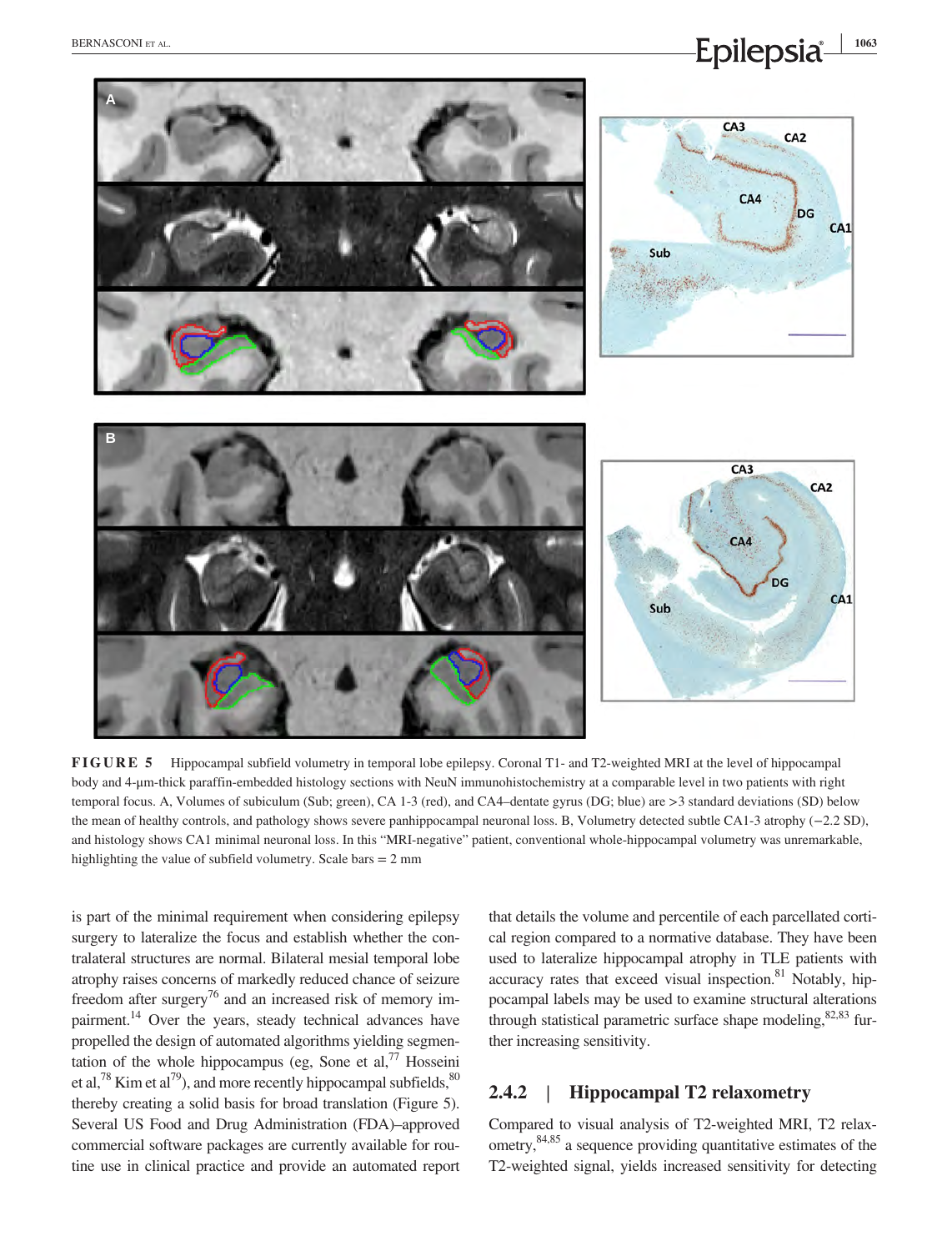**Epilepsia** 

mesiotemporal gliosis.86 Importantly, it correctly lateralizes the focus in up to 80% of patients with normal hippocampal volume.<sup>87</sup> Measurement of T2 relaxation times can be done by placing a manually or automatically generated region of interest within the hippocampus,<sup>88</sup> carefully avoiding the adjacent CSF.

## **2.4.3** | **Texture analysis**

Voxel‐based modeling of gray‐white matter blurring and gray matter intensity, derived from 3D T1 MRI, assists visual inspection and increases sensitivity for the detection of FCD type II up to 40% relative to conventional MRI (Figure 6).<sup>71</sup> Analysis of these maps can be done either by normalizing (*z* scoring) data within the same brain<sup>71</sup> or by comparing features to a group of healthy controls.<sup>73</sup> Surface-based methods improve intersubject anatomical correspondence and allow

for multivariate analysis of MRI contrasts and features to unveil latent tissue properties not readily identified on a single modality.89

## **2.4.4** | **Fully automated lesion detection techniques**

Over the past 15 years, a number of algorithms have been developed for automated FCD detection. These methods were initially based on morphology and signal derived from 3D T1-weighted MRI. More recent tools have incorporated 3D FLAIR. $90,91$  A recent publication showed class II evidence that machine learning of MRI patterns accurately identifies FCD type II in >70% of patients in whom the lesion had been overlooked by routine clinical visual inspection.<sup>52</sup>



**FIGURE 6** Texture analysis of "MRI‐negative" focal cortical dysplasia. Three‐dimensional (3D) T1 and FLAIR axial, sagittal, and coronal views in a patient with right frontal lobe epilepsy initially reported as "MRI‐negative" are shown. The last column shows cuts of the 3D gradient map obtained from the T1‐weighted MRI, which calculates the rate of change of intensities, thereby modeling blurring at the interface between the gray and white matter. In regions of normal transition, the gradient is expected to be steep, thus appearing hyperintense. In regions of blurring, the gradient is expected to be less steep, thus appearing hypointense. In this case, there is a clear breakdown in the gradient, with a hypointense region within the right orbitofrontal region (outlined by the dashed rectangles). The reinspection of the T1- and T2-weighted images, informed by the texture map, reveals an extensive blurring in the same area initially overlooked by conventional radiological examination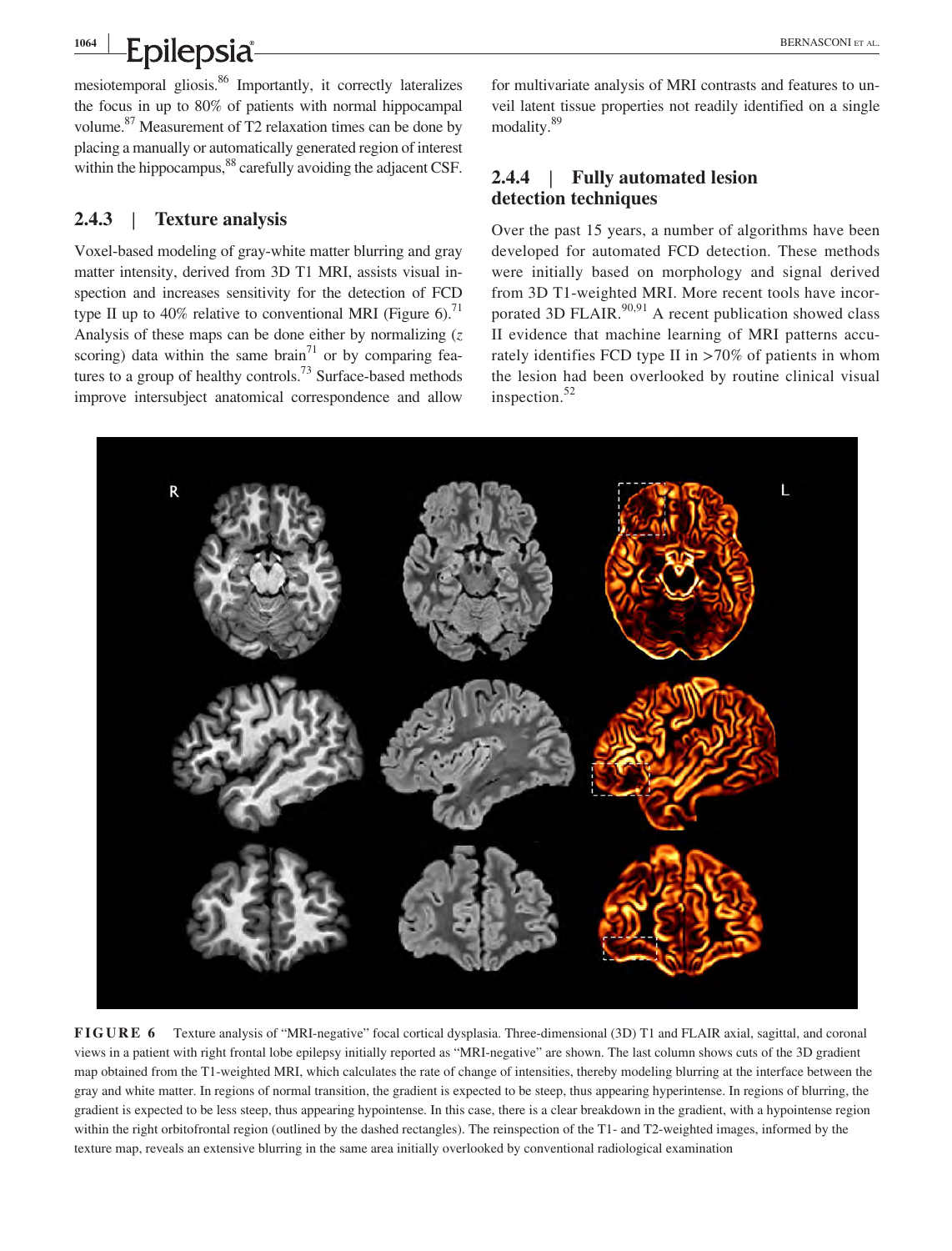# **EXERNASCONI ET AL. 1065**<br>**Epilepsia**  $\frac{1}{2}$

## **3** | **CONCLUSION**

MRI provides a unique, versatile, and noninvasive tool for brain‐wide evaluation of patients with epilepsy. Notwithstanding the relentless progress in hardware and acquisition techniques, as well as methods for computational analysis, any guideline is difficult to implement when resources are scarce, and where technical infrastructure and specialist training may not be available. The Neuroimaging Task Force believes, nevertheless, that the proposed recommendations set a tangible basis for a consistent use of structural MRI in epilepsy. By revealing lesions unseen by conventional neuroradiology, the HARNESS‐MRI protocol combined with postprocessing has the potential to transform MRI‐negative into MRI‐positive, thereby offering the life-changing benefits of epilepsy surgery to more patients.

Because of the transforming role of MRI in modern epileptology, the forthcoming competency‐based ILAE educational curriculum requires neurologists and epileptologists to train in neuroimaging.<sup>92</sup> With the goal of optimally meeting the needs of people with epilepsy, the learning objectives will include acquiring a range of skills, from basic MRI visual evaluation to advanced training in image postprocessing. Notably, such training may also provide a unique opportunity to optimize skills in neuroimaging of epilepsy for neuroradiologists. Achieving this goal will require a combined effort from ILAE and its regional chapters, medical societies, and academies, universities, and centers that offer epilepsy fellowship training. Concrete steps toward this objective are the ILAE‐endorsed courses on neuroimaging of epilepsy currently offered around the globe and online educational platforms.

#### **DISCLOSURE**

None of the authors has any conflict of interest to disclose. We confirm that we have read the Journal's position on issues involved in ethical publication and affirm that this report is consistent with those guidelines.

#### **ORCID**

*Andrea Bernasconi* <https://orcid.org/0000-0001-9358-5703> *Fernando Cendes* <https://orcid.org/0000-0001-9336-9568> *William H. Theodore* <https://orcid.org/0000-0002-4669-5747> *Angelo Labate* <https://orcid.org/0000-0002-8827-7324> *Philippe Ryvlin* **D** [https://orcid.](https://orcid.org/0000-0001-7775-6576) [org/0000-0001-7775-6576](https://orcid.org/0000-0001-7775-6576)

#### **REFERENCES**

- 1. Jones AL, Cascino GD. Evidence on use of neuroimaging for surgical treatment of temporal lobe epilepsy: a systematic review. JAMA Neurol. 2016;73:464–70.
- 2. Commission on Neuroimaging of the International League Against Epilepsy. Recommendations for neuroimaging of patients with epilepsy. Epilepsia. 1997;38:1255–6.
- 3. Commission on Neuroimaging of the International League Against Epilepsy. Guidelines for neuroimaging evaluation of patients with uncontrolled epilepsy considered for surgery. Epilepsia. 1998;39:1375–6.
- 4. Neuroimaging Subcommision of the International League Against Epilepsy. Commission on Diagnostic Strategies: recommendations for functional neuroimaging of persons with epilepsy. Epilepsia. 2000;41:1350–6.
- 5. Gaillard WD, Chiron C, Cross JH, et al. Guidelines for imaging infants and children with recent‐onset epilepsy. Epilepsia. 2009;50:2147–53.
- 6. Wilmshurst JM, Gaillard WD, Vinayan KP, et al. Summary of recommendations for the management of infantile seizures: Task Force Report for the ILAE Commission of Pediatrics. Epilepsia. 2015;56:1185–97.
- 7. Engel J Jr, Wiebe S, French J, et al. Practice parameter: temporal lobe and localized neocortical resections for epilepsy. Epilepsia. 2003;44:741–51.
- 8. Kwan P, Arzimanoglou A, Berg AT, et al. Definition of drug resistant epilepsy: consensus proposal by the ad hoc Task Force of the ILAE Commission on Therapeutic Strategies. Epilepsia. 2010;51:1069–77.
- 9. Jehi L, Mathern GW. Who's responsible to refer for epilepsy surgery? We all are! Neurology. 2015;84:112–3.
- 10. Haneef Z, Stern J, Dewar S, Engel J Jr. Referral pattern for epilepsy surgery after evidence‐based recommendations: a retrospective study. Neurology. 2010;75:699–704.
- 11. Roberts JI, Hrazdil C, Wiebe S, et al. Neurologists' knowledge of and attitudes toward epilepsy surgery: a national survey. Neurology. 2015;84:159–66.
- 12. Bernasconi A, Bernasconi N, Bernhardt BC, Schrader D. Advances in MRI for 'cryptogenic' epilepsies. Nat Rev Neurol. 2011;7:99–108.
- 13. So EL, Lee RW. Epilepsy surgery in MRI-negative epilepsies. Curr Opin Neurol. 2014;27:206–12.
- 14. Duncan JS, Winston GP, Koepp MJ, Ourselin S. Brain imaging in the assessment for epilepsy surgery. Lancet Neurol. 2016;15:420–33.
- 15. Craven IJ, Griffiths PD, Bhattacharyya D, et al. 3.0 T MRI of 2000 consecutive patients with localisation‐related epilepsy. Br J Radiol. 2000;2012(85):1236–42.
- 16. Craven I, Griffiths PD, Hoggard N. Magnetic resonance imaging of epilepsy at 3 Tesla. Clin Radiol. 2011;66:278–86.
- 17. Jayakar P, Gaillard WD, Tripathi M, et al. Diagnostic test utilization in evaluation for resective epilepsy surgery in children. Epilepsia. 2014;55:507–18.
- 18. Griffiths PD, Coley SC, Connolly DJ, et al. MR imaging of patients with localisation‐related seizures: initial experience at 3.0T and relevance to the NICE guidelines. Clin Radiol. 2005;60:1090–9.
- 19. Stylianou P, Kimchi G, Hoffmann C, Blat I, Harnof S. Neuroimaging for patient selection for medial temporal lobe epilepsy surgery. Part 2: Functional neuroimaging. J Clin Neurosci. 2016;23:23–33.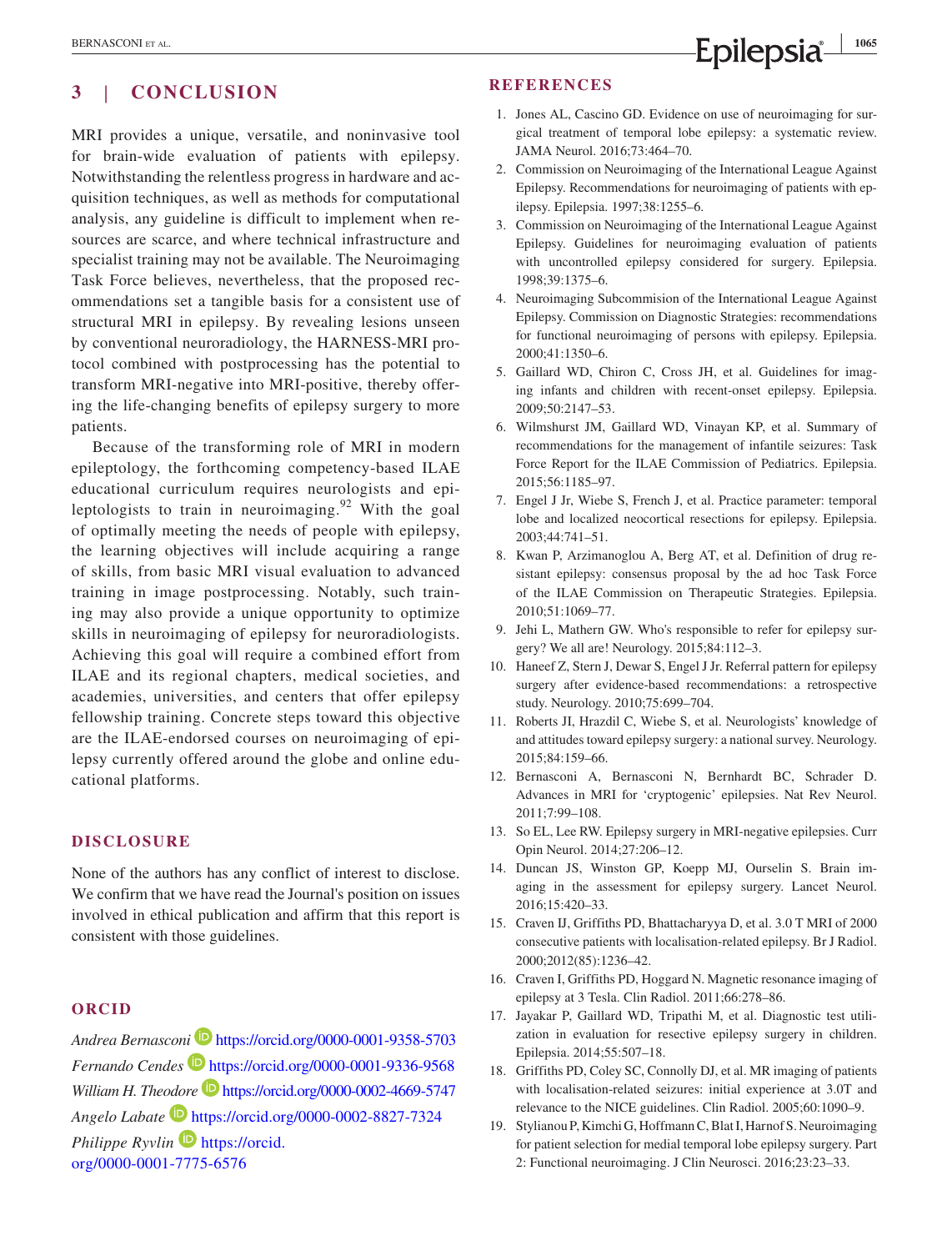- 20. Stylianou P, Hoffmann C, Blat I, Harnof S. Neuroimaging for patient selection for medial temporal lobe epilepsy surgery. Part 1: Structural neuroimaging. J Clin Neurosci. 2016;23:14–22.
- 21. Duncan J. The current status of neuroimaging for epilepsy. Curr Opin Neurol. 2009;22:179–84.
- 22. Wellmer J, Quesada CM, Rothe L, Elger CE, Bien CG, Urbach H. Proposal for a magnetic resonance imaging protocol for the detection of epileptogenic lesions at early outpatient stages. Epilepsia. 2013;54:1977–87.
- 23. Krumholz A, Wiebe S, Gronseth GS, et al. Evidence‐based guideline: management of an unprovoked first seizure in adults: report of the Guideline Development Subcommittee of the American Academy of Neurology and the American Epilepsy Society. Neurology. 2015;84:1705–13.
- 24. Von Oertzen J, Urbach H, Jungbluth S, et al. Standard magnetic resonance imaging is inadequate for patients with refractory focal epilepsy. J Neurol Neurosurg Psychiatry. 2002;73:643–7.
- 25. Ruber T, David B, Elger CE. MRI in epilepsy: clinical standard and evolution. Curr Opin Neurol. 2018;31:223–31.
- 26. Hakami T, McIntosh A, Todaro M, et al. MRI‐identified pathology in adults with new-onset seizures. Neurology. 2013;81:920-7.
- 27. Semah F, Picot MC, Adam C, et al. Is the underlying cause of epilepsy a major prognostic factor for recurrence? Neurology. 1998;51:1256–62.
- 28. World Health Organization. Global maps for diagnostic imaging. 2014. [Cited 2019 Apr 17]. Available at: [https://www.who.int/](https://www.who.int/diagnostic_imaging/collaboration/global_collab_maps/en/) [diagnostic\\_imaging/collaboration/global\\_collab\\_maps/en/](https://www.who.int/diagnostic_imaging/collaboration/global_collab_maps/en/).
- 29. Harden CL, Huff JS, Schwartz TH, et al. Reassessment: neuroimaging in the emergency patient presenting with seizure (an evidence-based review): report of the Therapeutics and Technology Assessment Subcommittee of the American Academy of Neurology. Neurology. 2007;69:1772–80.
- 30. Middlebrooks EH, Ver Hoef L, Szaflarski JP. Neuroimaging in epilepsy. Curr Neurol Neurosci Rep. 2017;17:32.
- 31. Scheffer IE, Berkovic S, Capovilla G, et al. ILAE classification of the epilepsies: position paper of the ILAE Commission for Classification and Terminology. Epilepsia. 2017;58:512–21.
- 32. Wiebe S, Jette N. Pharmacoresistance and the role of surgery in difficult to treat epilepsy. Nat Rev Neurol. 2012;8:669–77.
- 33. Berg AT, Berkovic SF, Brodie MJ, et al. Revised terminology and concepts for organization of seizures and epilepsies: report of the ILAE Commission on Classification and Terminology, 2005‐2009. Epilepsia. 2010;51:676–85.
- 34. Blumcke I, Spreafico R, Haaker G, et al. Histopathological findings in brain tissue obtained during epilepsy surgery. N Engl J Med. 2017;377:1648–56.
- 35. Eltze CM, Chong WK, Bhate S, Harding B, Neville BG, Cross JH. Taylor‐type focal cortical dysplasia in infants: some MRI lesions almost disappear with maturation of myelination. Epilepsia. 2005;46:1988–92.
- 36. Engel J Jr. What can we do for people with drug-resistant epilepsy? The 2016 Wartenberg Lecture. Neurology. 2016;87:2483–9.
- 37. Labate A, Aguglia U, Tripepi G, et al. Long‐term outcome of mild mesial temporal lobe epilepsy: a prospective longitudinal cohort study. Neurology. 2016;86:1904–10.
- 38. Tellez‐Zenteno JF, Hernandez Ronquillo L, Moien‐Afshari F, Wiebe S. Surgical outcomes in lesional and non‐lesional epilepsy: a systematic review and meta‐analysis. Epilepsy Res. 2010;89:310–8.
- 39. Simasathien T, Vadera S, Najm I, Gupta A, Bingaman W, Jehi L. Improved outcomes with earlier surgery for intractable frontal lobe epilepsy. Ann Neurol. 2013;73:646–54.
- 40. Cloppenborg T, May TW, Blumcke I, et al. Trends in epilepsy surgery: stable surgical numbers despite increasing presurgical volumes. J Neurol Neurosurg Psychiatry. 2016;87:1322–9.
- 41. Burneo JG, Shariff SZ, Liu K, Leonard S, Saposnik G, Garg AX. Disparities in surgery among patients with intractable epilepsy in a universal health system. Neurology. 2016;86:72–8.
- 42. Wiebe S. Burden of intractable epilepsy. Adv Neurol. 2006;97:1–4.
- 43. Nickels KC, Zaccariello MJ, Hamiwka LD, Wirrell EC. Cognitive and neurodevelopmental comorbidities in paediatric epilepsy. Nat Rev Neurol. 2016;12:465–76.
- 44. Bernhardt BC, Kim H, Bernasconi N. Patterns of subregional mesiotemporal disease progression in temporal lobe epilepsy. Neurology. 2013;81:1840–7.
- 45. Caciagli L, Bernasconi A, Wiebe S, Koepp MJ, Bernasconi N, Bernhardt BC. A meta‐analysis on progressive atrophy in intractable temporal lobe epilepsy: time is brain? Neurology. 2017;89:506–16.
- 46. Bernhardt BC, Worsley KJ, Kim H, Evans AC, Bernasconi A, Bernasconi N. Longitudinal and cross‐sectional analysis of atrophy in pharmacoresistant temporal lobe epilepsy. Neurology. 2009;72:1747–54.
- 47. Bernhardt BC, Bernasconi N, Concha L, Bernasconi A. Cortical thickness analysis in temporal lobe epilepsy: reproducibility and relation to outcome. Neurology. 2010;74:1776–84.
- 48. Winston GP, Micallef C, Kendell BE, et al. The value of repeat neuroimaging for epilepsy at a tertiary referral centre: 16 years of experience. Epilepsy Res. 2013;105:349–55.
- 49. Kokkinos V, Kallifatidis A, Kapsalaki EZ, Papanikolaou N, Garganis K. Thin isotropic FLAIR MR images at 1.5T increase the yield of focal cortical dysplasia transmantle sign detection in frontal lobe epilepsy. Epilepsy Res. 2017;132:1–7.
- 50. Mellerio C, Labeyrie MA, Chassoux F, et al. 3T MRI improves the detection of transmantle sign in type 2 focal cortical dysplasia. Epilepsia. 2014;55:117–22.
- 51. Knake S, Triantafyllou C, Wald LL, et al. 3T phased array MRI improves the presurgical evaluation in focal epilepsies: a prospective study. Neurology. 2005;65:1026–31.
- 52. Hong SJ, Kim H, Schrader D, Bernasconi N, Bernhardt BC, Bernasconi A. Automated detection of cortical dysplasia type II in MRI‐negative epilepsy. Neurology. 2014;83:48–55.
- 53. Adler S, Hong SJ, Liu M, et al. Topographic principles of cortical fluid‐attenuated inversion recovery signal in temporal lobe epilepsy. Epilepsia. 2018;59:627–35.
- 54. Bernasconi N, Bernasconi A. Epilepsy: imaging the epileptic brain—time for new standards. Nat Rev Neurol. 2014;10:133–4.
- 55. Blumcke I, Thom M, Aronica E, et al. International consensus classification of hippocampal sclerosis in temporal lobe epilepsy: a task force report from the ILAE Commission on Diagnostic Methods. Epilepsia. 2013;54:1315–29.
- 56. Thom M. Review: Hippocampal sclerosis in epilepsy: a neuropathology review. Neuropathol Appl Neurobiol. 2014;40:520–43.
- 57. Kulaga-Yoskovitz J, Bernhardt BC, Hong SJ, et al. Multi-contrast submillimetric 3 tesla hippocampal subfield segmentation protocol and dataset. Sci Data. 2015;2:150059.
- 58. Bernasconi N, Kinay D, Andermann F, Antel S, Bernasconi A. Analysis of shape and positioning of the hippocampal formation: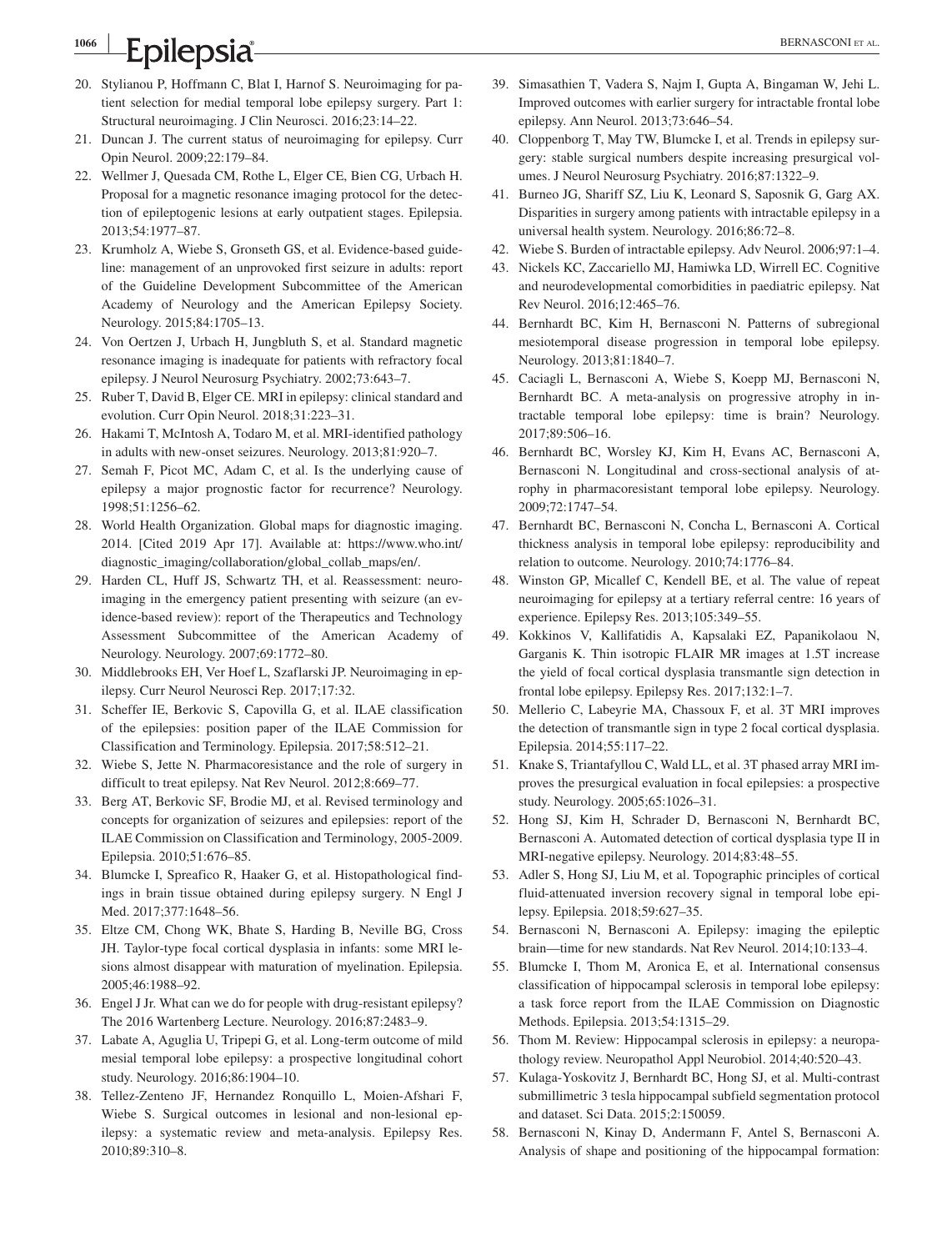an MRI study in patients with partial epilepsy and healthy controls. Brain. 2005;128:2442–52.

- 59. Tsai MH, Vaughan DN, Perchyonok Y, et al. Hippocampal malrotation is an anatomic variant and has no clinical significance in MRI‐negative temporal lobe epilepsy. Epilepsia. 2016;57:1719–28.
- 60. Abou‐Hamden A, Lau M, Fabinyi G, et al. Small temporal pole encephaloceles: a treatable cause of "lesion negative" temporal lobe epilepsy. Epilepsia. 2010;51:2199–202.
- 61. Toledano R, Jimenez‐Huete A, Campo P, et al. Small temporal pole encephalocele: a hidden cause of "normal" MRI temporal lobe epilepsy. Epilepsia. 2016;57:841–51.
- 62. Saavalainen T, Jutila L, Mervaala E, Kälviäinen R, Vanninen R, Immonen A. Temporal anteroinferior encephalocele: an underrecognized etiology of temporal lobe epilepsy? Neurology. 2015;85:1467–74.
- 63. Pillay N, Fabinyi GC, Myles TS, Fitt GJ, Berkovic SF, Jackson GD. Parahippocampal epilepsy with subtle dysplasia: a cause of "imaging negative" partial epilepsy. Epilepsia. 2009;50:2611–8.
- 64. Thompson SA, Kalamangalam GP, Tandon N. Intracranial evaluation and laser ablation for epilepsy with periventricular nodular heterotopia. Seizure. 2016;41:211–6.
- 65. Blumcke I, Thom M, Aronica E, et al. The clinicopathologic spectrum of focal cortical dysplasias: a consensus classification proposed by an ad hoc task force of the ILAE Diagnostic Methods Commission. Epilepsia. 2011;52:158–74.
- 66. Besson P, Andermann F, Dubeau F, Bernasconi A. Small focal cortical dysplasia lesions are located at the bottom of a deep sulcus. Brain. 2008;131:3246–55.
- 67. Martin P, Bender B, Focke NK. Post‐processing of structural MRI for individualized diagnostics. Quant Imaging Med Surg. 2015;5:188–203.
- 68. Kini LG, Gee JC, Litt B. Computational analysis in epilepsy neuroimaging: a survey of features and methods. Neuroimage Clin. 2016;11:515–29.
- 69. Bernasconi A, Bernasconi N. Unveiling epileptogenic lesions: the contribution of image processing. Epilepsia. 2011;52(Suppl 4):20–4.
- 70. Gaillard WD, Cross JH, Duncan JS, Stefan H, Theodore WH, Task Force on Practice Parameter Imaging Guidelines for International League Against Epilepsy, Commission for Diagnostics. Epilepsy imaging study guideline criteria: commentary on diagnostic testing study guidelines and practice parameters. Epilepsia. 2011;52:1750–6.
- 71. Bernasconi A, Antel SB, Collins DL, et al. Texture analysis and morphological processing of magnetic resonance imaging assist detection of focal cortical dysplasia in extra‐temporal partial epilepsy. Ann Neurol. 2001;49:770–5.
- 72. Colliot O, Bernasconi N, Khalili N, Antel SB, Naessens V, Bernasconi A. Individual voxel‐based analysis of gray matter in focal cortical dysplasia. Neuroimage. 2006;29:162–71.
- 73. Wagner J, Weber B, Urbach H, Elger CE, Huppertz HJ. Morphometric MRI analysis improves detection of focal cortical dysplasia type II. Brain. 2011;134:2844–54.
- 74. Huppertz HJ, Kurthen M, Kassubek J. Voxel‐based 3D MRI analysis for the detection of epileptogenic lesions at single subject level. Epilepsia. 2009;50:155–6.
- 75. Goubran M, Bernhardt BC, Cantor‐Rivera D, et al. In vivo MRI signatures of hippocampal subfield pathology in intractable epilepsy. Hum Brain Mapp. 2016;37:1103–19.
- 76. Aghakhani Y, Liu X, Jette N, Wiebe S. Epilepsy surgery in patients with bilateral temporal lobe seizures: a systematic review. Epilepsia. 2014;55:1892–901.
- 77. Sone D, Sato N, Maikusa N, et al. Automated subfield volumetric analysis of hippocampus in temporal lobe epilepsy using high‐resolution T2‐weighed MR imaging. Neuroimage Clin. 2016;12:57–64.
- 78. Hosseini MP, Nazem‐Zadeh MR, Pompili D, et al. Comparative performance evaluation of automated segmentation methods of hippocampus from magnetic resonance images of temporal lobe epilepsy patients. Med Phys. 2016;43:538.
- 79. Kim H, Mansi T, Bernasconi N, Bernasconi A. Surface‐based multi-template automated hippocampal segmentation: application to temporal lobe epilepsy. Med Image Anal. 2012;16:1445–55.
- 80. Caldairou B, Bernhardt BC, Kulaga‐Yoskovitz J, Kim H, Bernasconi A, Bernasconi N. A Surface Patch‐Based Segmentation Method for Hippocampal Subfields. Cham, Switzerland: Springer International Publishing; 2016:379–87.
- 81. Farid N, Girard HM, Kemmotsu N, et al. Temporal lobe epilepsy: quantitative MR volumetry in detection of hippocampal atrophy. Radiology. 2012;264:542–50.
- 82. Kim H, Bernhardt BC, Kulaga‐Yoskovitz J, Bernasconi A, Bernasconi N. Multivariate hippocampal subfield analysis of local MRI intensity and volume: application to temporal lobe epilepsy. Med Image Comput Comput Assist Interv. 2014;17:170–8.
- 83. Bernhardt BC, Bernasconi A, Liu M, et al. The spectrum of structural and functional imaging abnormalities in temporal lobe epilepsy. Ann Neurol. 2016;80:142–53.
- 84. Jackson GD, Kuzniecky RI, Cascino GD. Hippocampal sclerosis without detectable hippocampal atrophy. Neurology. 1994;44:42–6.
- 85. Kosior RK, Lauzon ML, Federico P, Frayne R. Algebraic T2 estimation improves detection of right temporal lobe epilepsy by MR T2 relaxometry. Neuroimage. 2011;58:189–97.
- 86. Peixoto‐Santos JE, Kandratavicius L, Velasco TR, et al. Individual hippocampal subfield assessment indicates that matrix macromolecules and gliosis are key elements for the increased T2 relaxation time seen in temporal lobe epilepsy. Epilepsia. 2017;58:149–59.
- 87. Bernasconi A, Bernasconi N, Caramanos Z, et al. T2 relaxometry can lateralize mesial temporal lobe epilepsy in patients with normal MRI. Neuroimage. 2000;12:739–46.
- 88. Winston GP, Vos SB, Burdett JL, Cardoso MJ, Ourselin S, Duncan JS. Automated T2 relaxometry of the hippocampus for temporal lobe epilepsy. Epilepsia. 2017;58:1645–52.
- 89. Hong S‐J, Bernhardt BC, Caldairou B, et al. Multimodal MRI profiling of focal cortical dysplasia type II. Neurology. 2017;88:734–42.
- 90. Gill RS, Hong SJ, Fadaie F, et al. Automated detection of epileptogenic cortical malformations using multimodal MRI. In: Cardoso MJ, Arbel T, Carneiro G, et al, eds. Deep Learning in Medical Image Analysis and Multimodal Learning for Clinical Decision Support: Third International Workshop, DLMIA 2017, and 7th International Workshop, ML‐CDS 2017, Held in Conjunction with MICCAI 2017, Québec City, QC, Canada, September 14, Proceedings. Cham, Switzerland: Springer International Publishing; 2017:349–56.
- 91. Adler S, Wagstyl K, Gunny R, et al. Novel surface features for automated detection of focal cortical dysplasias in paediatric epilepsy. Neuroimage Clin. 2017;14:18–27.